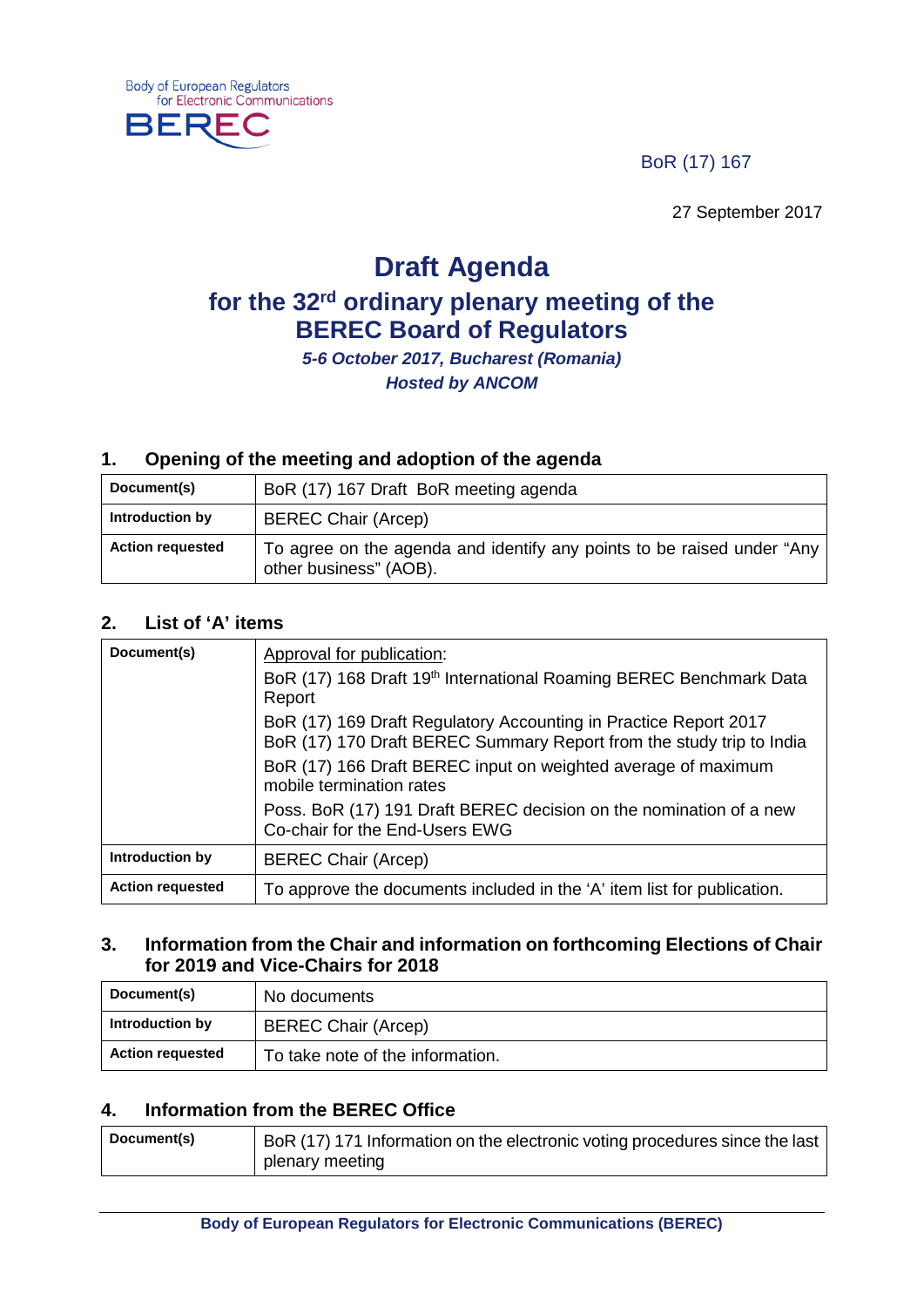|                         | BoR (17) 172 Information on planned electronic voting procedures planned<br>between P3 and P4<br>BoR (17) 173 2017 BEREC Work Programme status update |
|-------------------------|-------------------------------------------------------------------------------------------------------------------------------------------------------|
| Introduction by         | <b>BEREC Office Representatives</b>                                                                                                                   |
| <b>Action requested</b> | To take note of the information.                                                                                                                      |

## **5. Information from the Commission**

| Document(s)             | No documents                     |
|-------------------------|----------------------------------|
| Introduction by         | <b>Commission Representative</b> |
| <b>Action requested</b> | To take note of the information. |

# **6. BEREC Strategy 2018-2020**

| Document(s)             | BoR (17) 174 Draft report on the outcomes of public consultation with<br>stakeholders on the BEREC Strategy 2018-2020 public consultation<br>document<br>BoR (17) 175 Draft BEREC Strategy 2018-2020 |
|-------------------------|------------------------------------------------------------------------------------------------------------------------------------------------------------------------------------------------------|
| Introduction by         | Ad-hoc MTS EWG Co-Chair (PTS)                                                                                                                                                                        |
| <b>Action requested</b> | To discuss and approve the documents for publication.                                                                                                                                                |

# **7. BEREC Work Programme 2018**

| Document(s)             | BoR (17) 176 Draft BEREC Work Programme 2018    |
|-------------------------|-------------------------------------------------|
| Introduction by         | BEREC Vice-Chair representative (RTR)           |
| <b>Action requested</b> | To discuss and approve for public consultation. |

# **8. Net Neutrality**

# **8.1. BEREC Net Neutrality Regulatory Assessment Methodology**

| Document(s)             | BoR (17) 177 Draft BEREC Report on the outcomes of public<br>consultation on the draft Net Neutrality Regulatory Assessment<br>Methodology<br>BoR (17) 178 Draft BEREC Net Neutrality Regulatory Assessment<br>Methodology |
|-------------------------|----------------------------------------------------------------------------------------------------------------------------------------------------------------------------------------------------------------------------|
| Introduction by         | NN EWG Co-Chairs (Nkom/ACM)                                                                                                                                                                                                |
| <b>Action requested</b> | To discuss and approve the documents for publication.                                                                                                                                                                      |

## **8.2. BEREC Net neutrality measurement tool specification**

| Document(s)             | BoR (17) 179 Draft Net neutrality measurement tool specification                                                                      |
|-------------------------|---------------------------------------------------------------------------------------------------------------------------------------|
| Introduction by         | NN EWG Co-Chairs (Nkom/ACM)                                                                                                           |
| <b>Action requested</b> | To discuss and approve the document for publication; and decide whether<br>or not the measurement tool should be implemented by BEREC |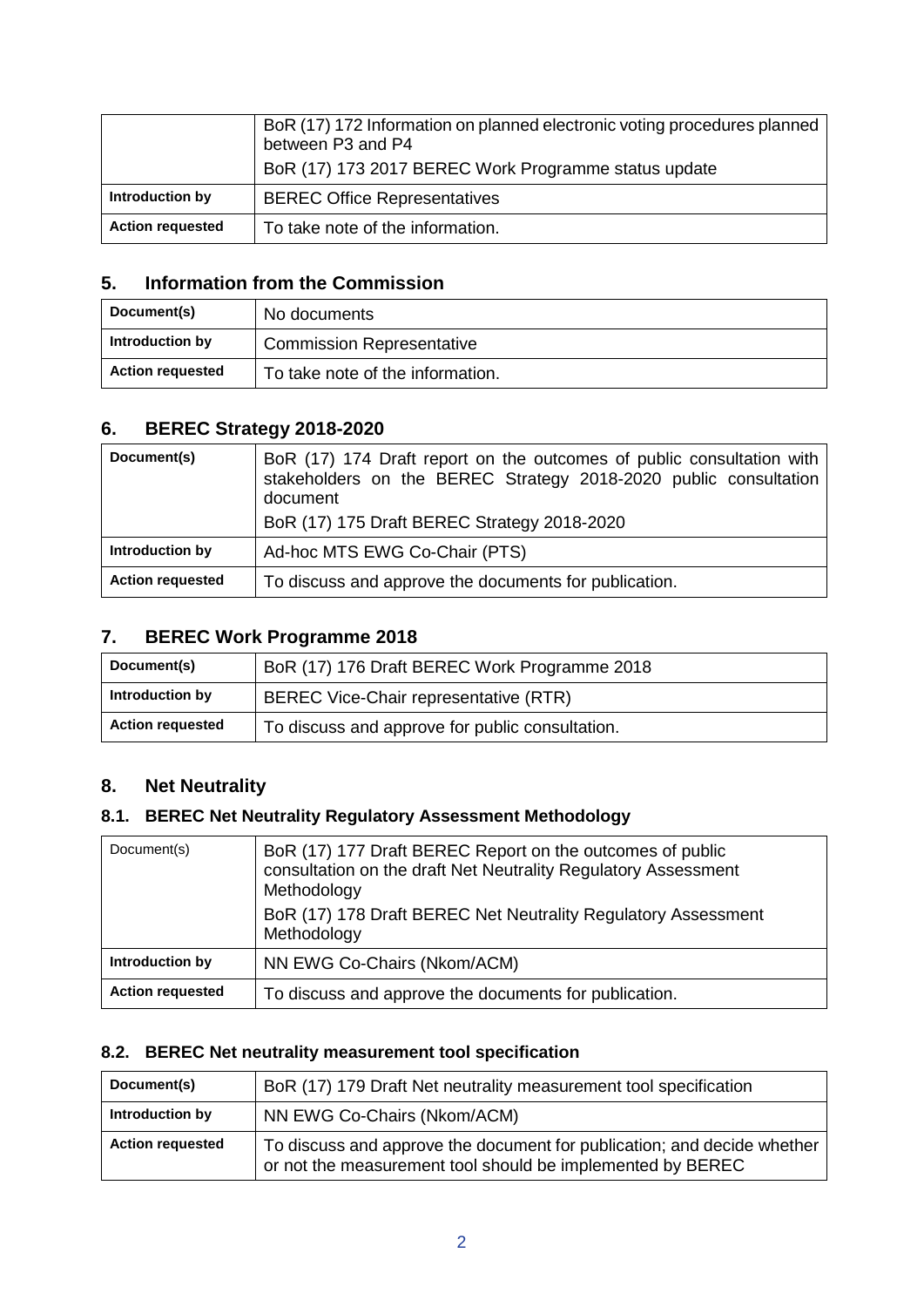## **8.3. Implementation of Regulation 2015/2120 and Guidelines on net neutrality**

| Document(s)             | BoR (17) 180 Draft BEREC Internal report summarising annual reports by<br>the NRAs on the implementation of the net-neutrality provisions of<br>Regulation 2015/2021 and associated BEREC guidelines |
|-------------------------|------------------------------------------------------------------------------------------------------------------------------------------------------------------------------------------------------|
| Introduction by         | NN EWG Co-Chairs (Nkom/ACM)                                                                                                                                                                          |
| <b>Action requested</b> | To take note of the information and discuss the issues to be covered by<br>the BEREC report on the implementation of NN regulation to be adopted<br>in $P4$ .                                        |

## **9. Market and Economic Analysis**

| Document(s)             | BoR (17) 181 Draft BEREC Report on the Impact of content markets and<br>devices on fixed and mobile ECS market |
|-------------------------|----------------------------------------------------------------------------------------------------------------|
| Introduction by         | MEA EWG Co-Chairs (CNMC/Arcep)                                                                                 |
| <b>Action requested</b> | To discuss and approve for public consultation.                                                                |

#### **10. Next Generation Networks**

#### **10.1. New forms of sharing passive optical networks based on wavelength division multiplexing**

| Document(s)             | BoR (17) 182 Draft BEREC Report on new forms of sharing passive optical<br>networks based on wavelength division multiplexing |
|-------------------------|-------------------------------------------------------------------------------------------------------------------------------|
| Introduction by         | NGN EWG Co-Chair (RTR)                                                                                                        |
| <b>Action requested</b> | To discuss and approve for publication.                                                                                       |

#### **10.2. IP interconnection practices in the context of Net neutrality**

| Document(s)             | BoR (17) 183 Draft BEREC Report on the outcomes of the public<br>consultation on the draft BEREC Report on IP interconnection practices<br>in the context of Net neutrality |
|-------------------------|-----------------------------------------------------------------------------------------------------------------------------------------------------------------------------|
|                         | BoR (17) 184 Draft BEREC Report on IP interconnection practices in the<br>context of Net neutrality                                                                         |
| Introduction by         | NGN EWG Co-Chair (BNetzA)                                                                                                                                                   |
| <b>Action requested</b> | To discuss and approve the documents for publication.                                                                                                                       |

# **11. Roaming and Mobile**

#### **11.1. Draft RSPG/BEREC Report on facilitating mobile connectivity in 'challenge areas'**

| Document(s)             | BoR (17) 185 Draft RSPG/BEREC Report on facilitating mobile<br>connectivity in 'challenge areas' |
|-------------------------|--------------------------------------------------------------------------------------------------|
| Introduction by         | Roaming/Mobile EWG Co-Chairs (Arcep)                                                             |
| <b>Action requested</b> | To discuss and approve for public consultation.                                                  |